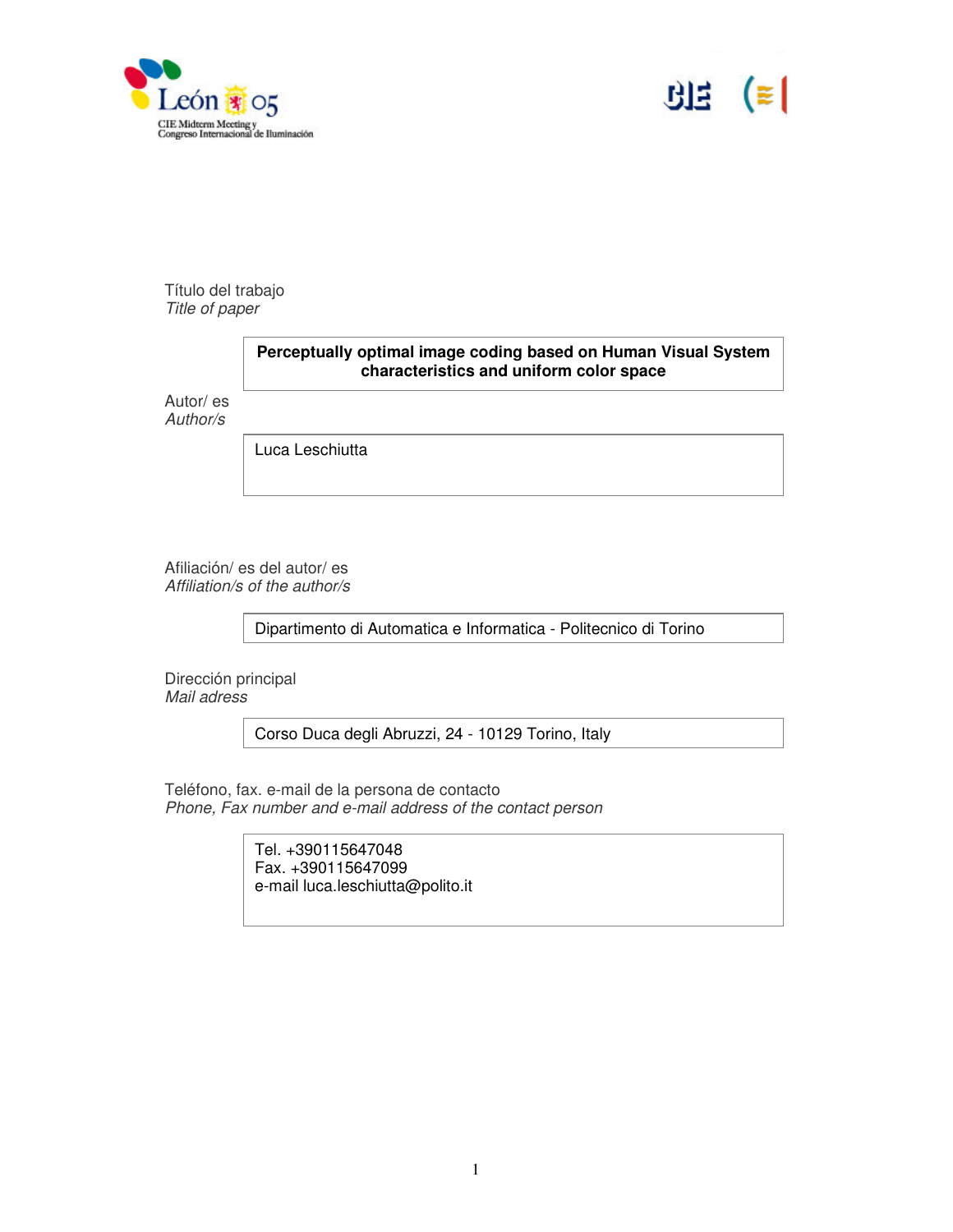



#### **ABSTRACT**

Aim of this work is to envisage an image coding technique capable to deliver a perceptually optimal output to be fed into a traditional loss-less compression algorithm such as Portable Network Graphics.

The main advantage of this two steps compression method, over lossy compression algorithms such as JPG, is that the amount of information that is discarded can be trimmed in order to meet the required output quality, the presentation device capabilities or the viewing condition.

This method does not rely on well established techniques such as Discrete Cosine or Wavelet Transforms but exploits the spatial distribution of similar pixels at microscopic level inside the image.

The coding is accomplished in two steps: in the first one, the image is converted into a perceptually uniform color space such as the CIE Lab. In the second one, each of the three image components is described via a set of subsequent rectangles, whose pixels can be associated through several rules that take into account the euclidean distance between pixels values and low perceptual impact considerations.

The coded image is therefore described with three sets of such rectangles in which an average color is associated to each rectangle.

The rectangles decomposition rules are chosen in order that the rectangles are small, in high spatial frequency regions, while the opposite is true in low spatial frequency regions. Furthermore a small amount of sensibly out of range pixels can be accepted in each rectangle.

Although the achievement of high compression ratios is outside the scope of this work, the coding alone introduces a noticeable reduction in the image size that is worth considering and computing.

In the final part of the work, the technique is tested on several images and the results, in terms of PSNR and perceived quality, are discussed.

### **1. INTRODUCTION**

Discrete Cosine Transform and Wavelet based coding are well established techniques, for image compression, which deliver good picture quality and compression ratios [1][2].

Our goal, however, is to investigate the performance of compression algorithms that do not rely on transforms, but exploit the spatial distribution of similar pixels at microscopic level inside the image.

This work is a preliminary attempt, which is not focused on achieving high compression ratios, but tries to provide a different description of the raster image that can be later processed with an ad hoc loss-less compression algorithm.

The, hereafter described, "rectangle coding technique" is inspired by what is done in [3] with binary images.

Particular care has been placed in the investigation of rectangle coding technique biased by a Human Visual System (HVS) perceptual model.

The above has been achieved, eventually, via non-linear transforms in CIE Lab color space before processing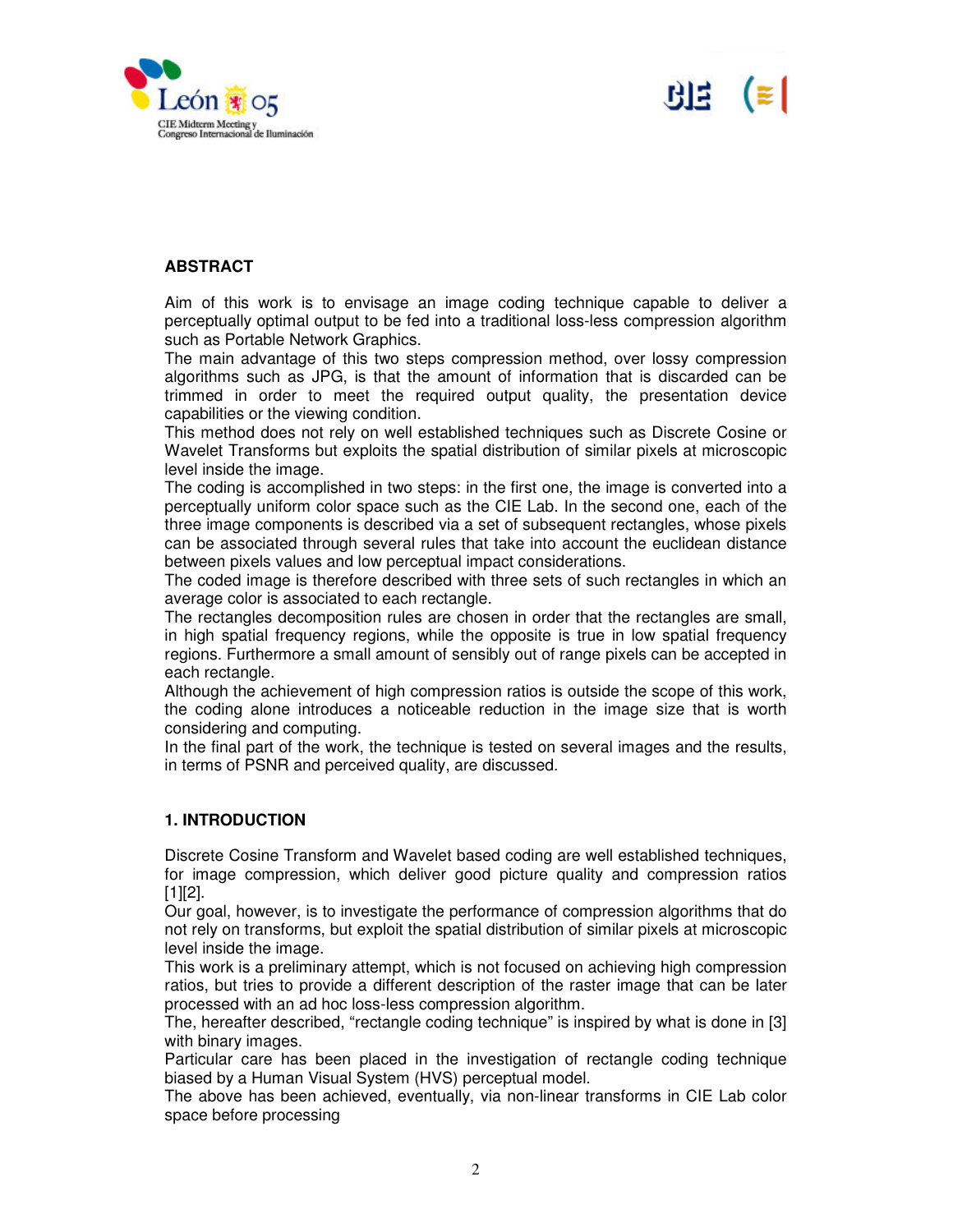

# $B \neq \mathbb{R}$

## **2. RECTANGLE CODING TECHNIQUE**

This technique is based on decomposition of the image in small rectangular zones of homogeneous color or luminance.

The algorithm can be applied to any raster image, defined using an appropriate tristimulus color space [4], independently for each component of the color space. E.g. in a standard RGB image the 3 matrices R, G, and B can be processed to obtain a different description of the image as a set of 3 rectangle sequences  $\langle r \rangle$ ,  $\langle q \rangle$  and  $\langle b \rangle$ .

The following description, for simplicity purposes, is focused on gray scale images (in which it is needed to treat only one matrix), but can be easily extended to the color case repeating the procedure three times and replacing the luminance with the three color components.

Each rectangle is described by 3 parameters: height (Dy), width (Dx) and luminance (Y). The height and width are expressed in pixels, the luminance is normalized over 8 bits.

As will be discussed later, the main parameters, that can be varied, are the rectangles composition rules.

The simplest rule consists in dividing the 256 luminance levels in fixed width intervals and in searching for rectangles whose pixels all fit in one of these intervals.

One particular case is to have 256 intervals of color depth 1 (this will lead to a loss-less transformation of the image).

A preliminary analysis showed that the maximum allowed size of the rectangles should be 8\*8 pixels for two reasons:

- 1) Larger rectangles would easily impair the image quality.
- 2) Considering a simple case, in which the width of the color interval is such that the image quality degradation is just noticeable, 99.9% of the rectangles found are smaller then 8\*8.

The algorithm starts scanning the pixels matrix from the top left corner and verifying which, of the possible rectangles originating in that point and complying with the given set of rules, is the larger in size.

Once a rectangle is found, the corresponding pixels are marked as visited and the algorithm keeps on scanning what's left of the image, always proceeding left-right and top-down.

Some rectangles are considered "spurious" (i.e. smaller than 2 pixels) and are discarded (see figure 1).

As a result the image is described by a set of quadruples having the form  $\langle \text{Dp}_i Y_i \text{Dx}_i \rangle$  $Dy_i$ , where  $Dx_i$  and  $Dy_i$  are width and height of the i-th rectangle expressed in pixels,  $Y_i$  is the luminance of the rectangle and Dp<sub>i</sub> is the distance from the rectangle (i-1)-th expressed in pixels (see figure 1).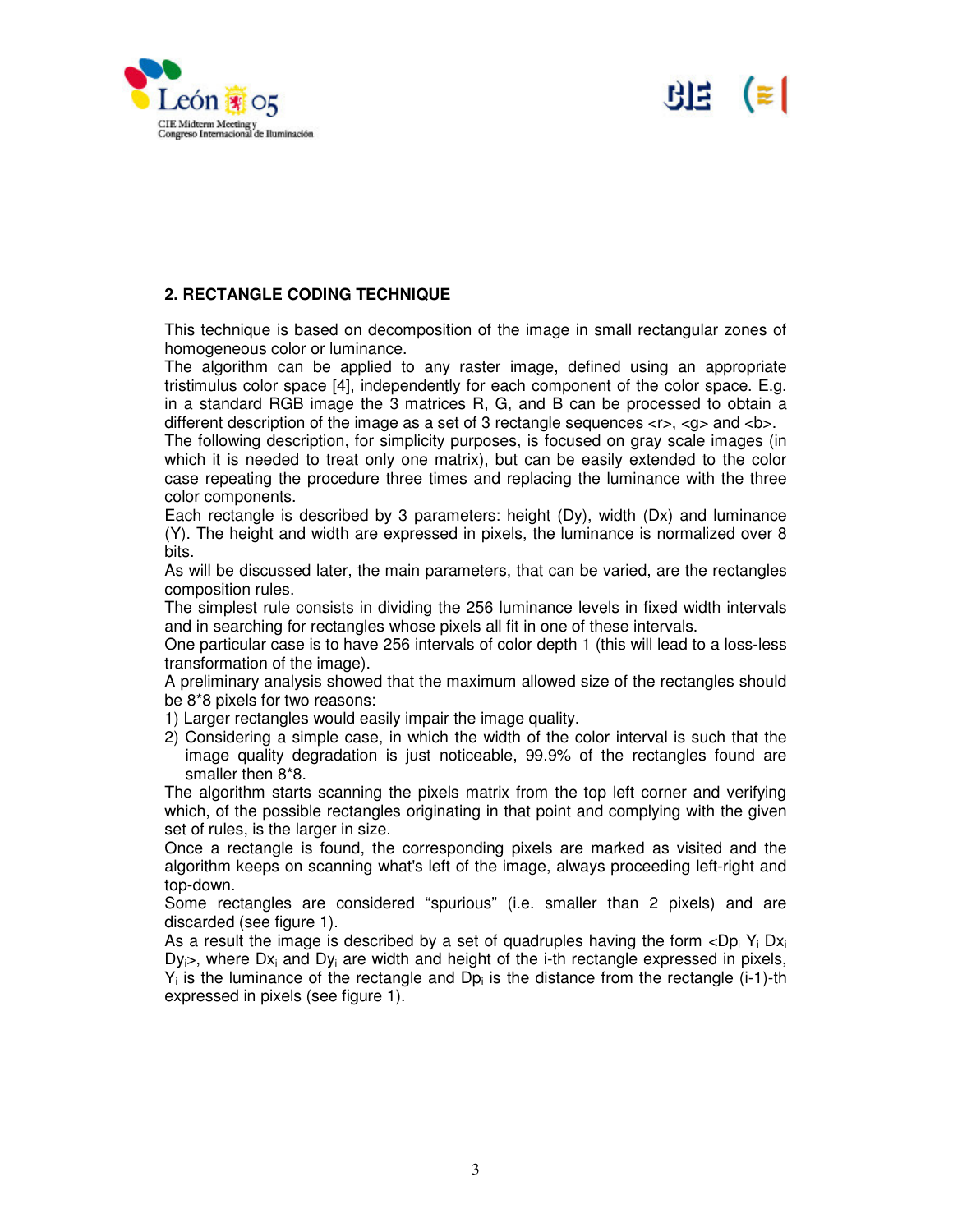

# ا ≊ا RIS.



*Figure 1: The image is described as a set of rectangles which are uniquely identified by* the quadruple  $\langle Dp_i Y_i Dx_i Dy \rangle$ . S are spurious rectangles that are too small to be *considered.*

To establish the size in bits of an image coded in this way, it is necessary to analyze what are the maximum and average values of each of the above parameters.

These values depend upon the rules chosen to select the rectangles: the looser the rules the bigger the rectangles.

The following considerations are valid in the cases we are more interested in, i.e. image degradation perceptually just noticeable, and have been developed on the study of a 512 x 512 gray scale test image.

As said before, Dx and Dy are limited at 8 and according to some simple statistical considerations they can be expressed with 2.5 bits each.

Y is strictly determined by the rules chosen to find the rectangles (e. g. if the rule, on a 256 gray levels image, is to select rectangles whose pixels fall in a 5 level brightness interval, Y will be at most 52) and, in our test case, it can be conservatively expressed with 6 bits.

Dp is only limited by the width of the image, however, on a typical test image, it has an exponential distribution and can be expressed with roughly 2 bits.

As a result each rectangle can be described with 13 bits, given that not all the pixels of the image are defined.

We need, however, to better evaluate the discarding of spurious rectangles, from the decrease in image size and from the perceptual point of view.

As a matter of fact, if the rectangles were all subsequent, we would not need Dp in the coded image description and we would save 2 bits for each rectangle. The number of spurious rectangles is usually so high, however that the introduction of Dp is deemed profitable.

From a perceptual point of view, this is not cost free and the missing pixels shall be reconstructed with an appropriate algorithm in the decoding phase.

Two types of small rectangles can be distinguished: the ones surrounded by homogeneous areas and the ones included in steep brightness gradients. It is easily demonstrable that only the first type of rectangles should be discarded in order to have a good quality decoded image, wile the others will be included in the coded image.

The number of rectangles, and thus the size of the coded image, is strictly dependent on the set of rules chosen, however, to have a preliminary estimate, our test image, processed with 50 fixed width luminance intervals, produces roughly 60 000 rectangles and therefore the coded image will have a 6 10<sup>4</sup>  $*$  13 / 8  $\approx$  100 Kbytes size. However, a number of techniques can be developed to reduce this size, but these are outside the scope of this paper.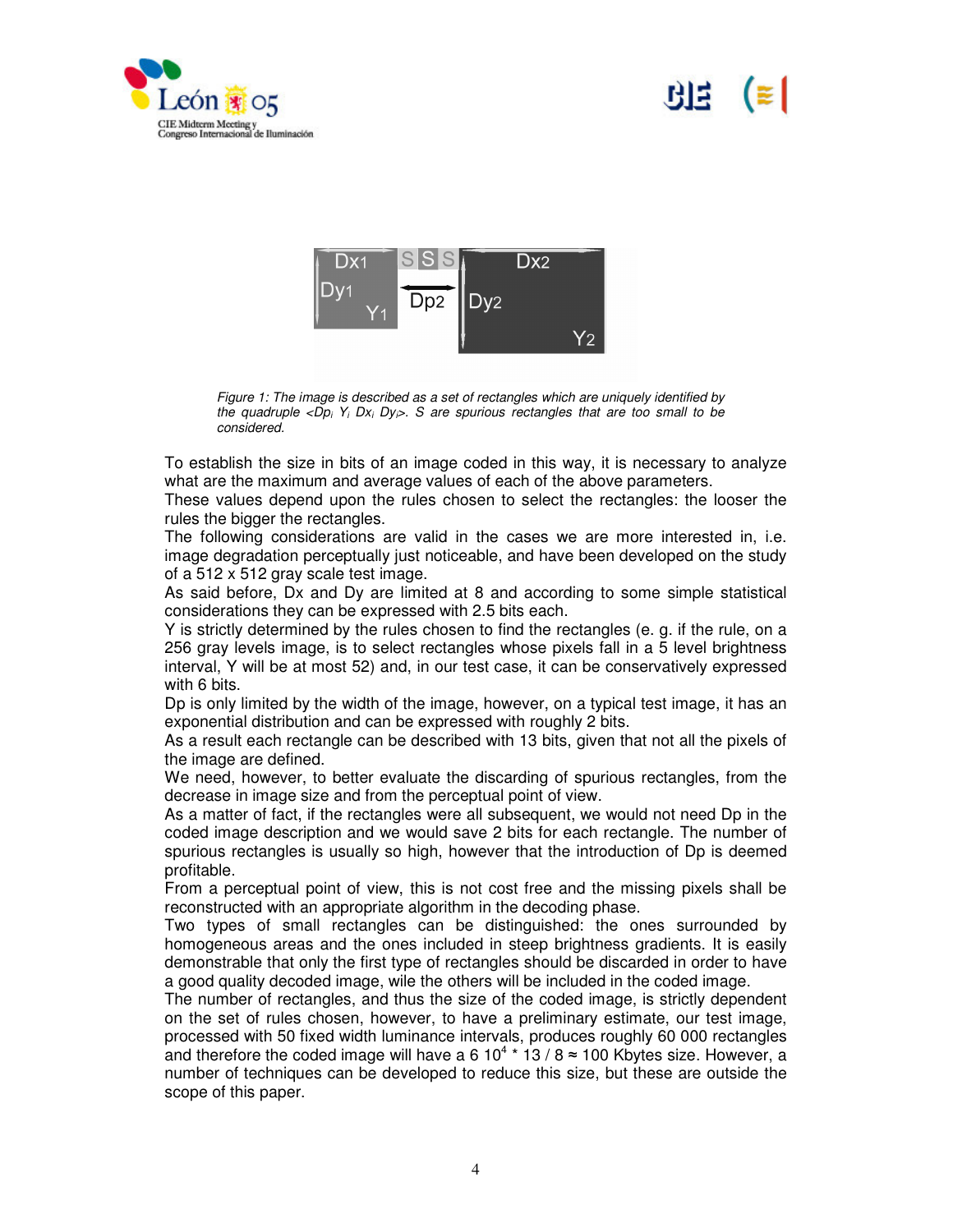



#### **3. RECTANGLES DECOMPOSITION RULES**

Aim of our study is to compare the quality of the coded image in function of the various rules chosen to select the rectangles in which the image is decomposed.

Three main methods have been followed to achieve this:

1) Fixed width intervals

2) Perceptually variant intervals.

3) Transformation in a perceptually uniform color space

In the first case the spectrum of each color is divided into a given number of intervals with a fixed size.

In the second case the width of each interval is varied according to a logarithmic law that simulates the response of the Human Visual System (HVS) to the various luminance levels.

In the third case, an evolution of the second one, instead of conceiving ad-hoc rules to segment the three different RGB color components, the image is first transformed into the perceptually uniform CIE Lab color space and then processed using the rectangle coding technique with fixed width intervals.

The main drawback of the third methodology is the computational complexity of CIE Lab non-linear transforms, however, given the constant increase of CPU performances, this is not considered as a major blocking point.

The transform–antitransform operation introduces on its own approximately 45 dB of PSNR that are completely unnoticeable and not worth accounting for.

In addition, another HVS characteristic we can use to discard some, less perceptually relevant, information, is the masking of high spatial frequencies. For this reason the acceptance of rectangles in which a small amount of pixels does not fit into the given interval it is deemed profitable; the result will be to have fewer, but bigger, rectangles in which some high spatial frequency information has been lost.



*Figure 2: PSNR of coded image obtained changing the coding parameters as per table 1, in the case of fixed width intervals (light gray) and of perceptually variant intervals (dark gray).*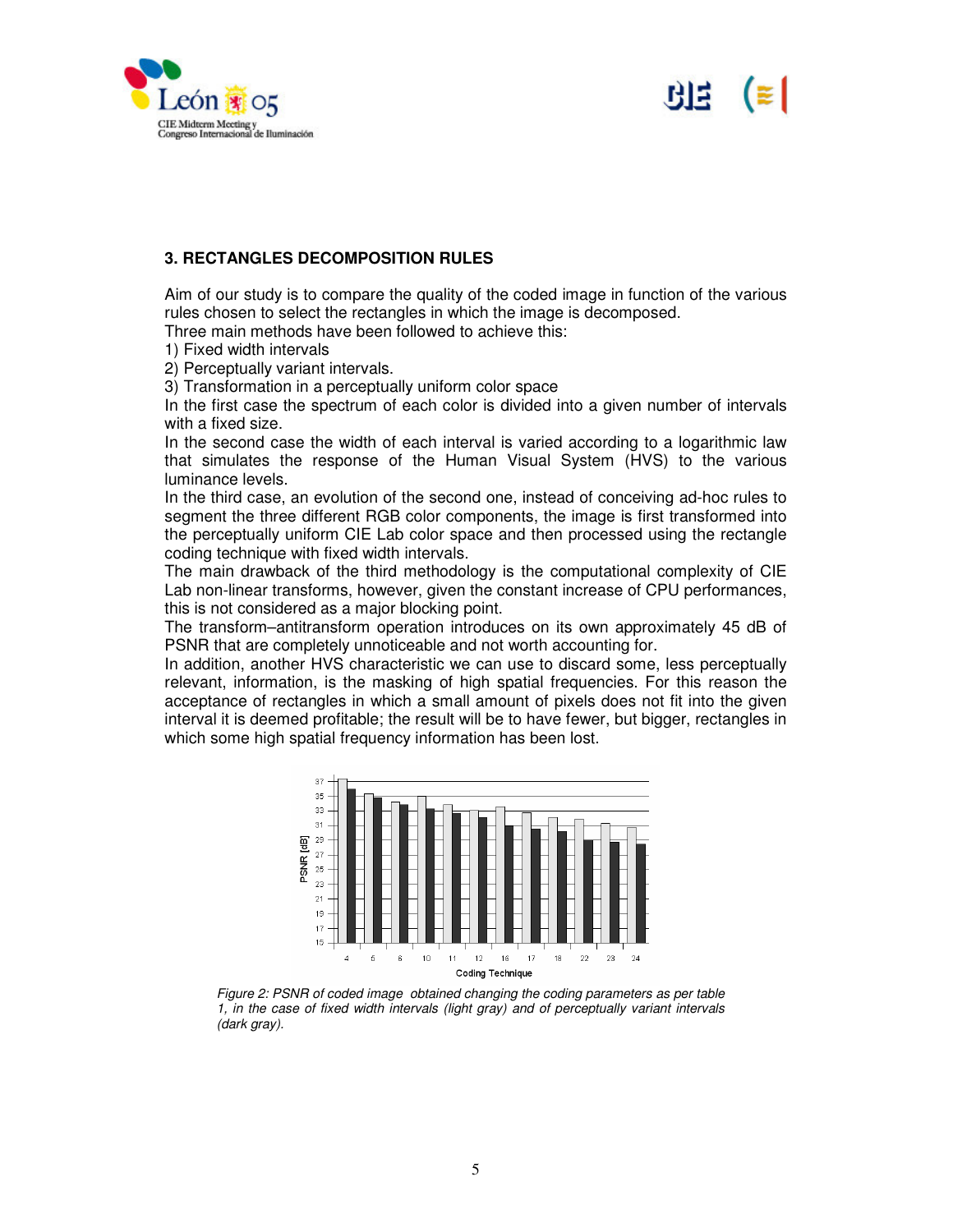

# NE



*Figure 3 PSNR of coded image obtained changing the coding parameters as per table 1, in the case of fixed width intervals (light gray) and of CIE Lab variant intervals (dark gray).*

# **4. IMAGE QUALITY ASSESSMENT**

The rules described above have been used to code and decode several test images, varying the following parameters:

1) Total number of intervals

2) Amount of high spatial frequency masking

We have then assessed the relative quality of a coded image compared to the original one using both objective and subjective measurements. Even if in our study we are mainly interested in perceptive measurement, it is valuable to use an objective measure, such as PSNR, as a benchmark to compare similar images (see figure 2 and 3).

Another useful parameter to valuate the coding output is the Compression Ratio (CR) that is the ratio between the size of the original image and the one of coded image (see figures 4 and 5).



*Figure 4 Ratio between original image size and coded image size obtained changing the coding parameters as per table 1, in the case of fixed width intervals (light gray) and of perceptually variant intervals (dark gray).*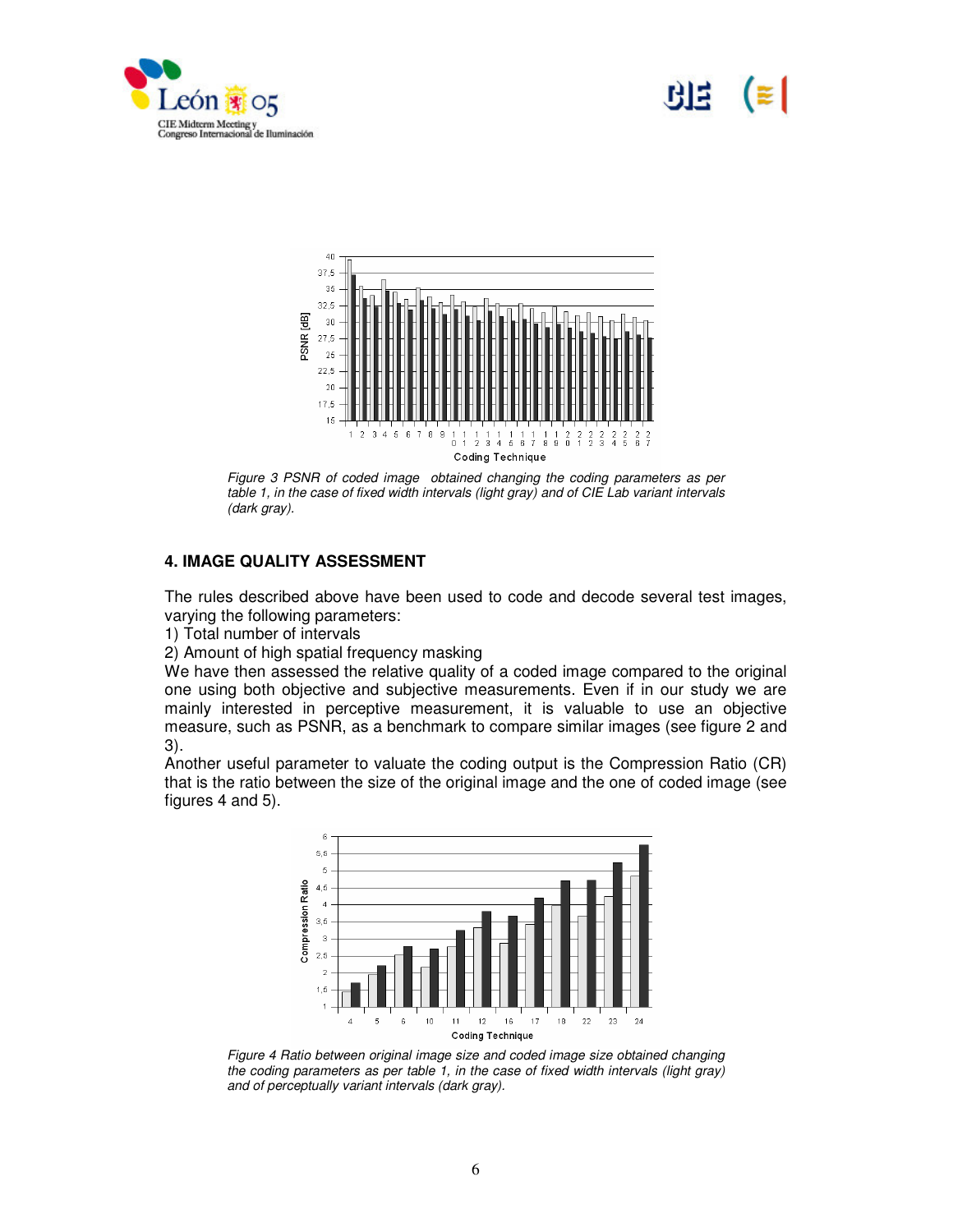

# 66



*Figure 5 Ratio between original image size and coded image size obtained varying the coding parameters as per table 1, in the case of fixed width intervals (light gray) and of CIE Lab variant intervals (dark gray).*

As far as the subjective image quality measurement is concerned, a test using the double-stimulus continuous quality-scale (DSCQS) method described in [5] has been performed.

Each assessor, after an opportune training period, has been invited to evaluate the quality of several images, rated on a 5 levels scale, against the original image (Bad  $=$ 1, Poor = 2; Fair = 3; Good = 4 and Excellent = 5).

The assessor had the capability to switch between the test and the original image at any time.

### **5. RESULTS**

The reported objective results have been obtained over a set of test images, while the subjective test has been performed on the first image of [6]. In order to simplify the process only the most promising method (CIE Lab) has been subjectively tested against the fixed width interval one.

Figure 2 and 3 show that, with fixed width intervals, the PSNR is slightly higher (about 2 dB) than the variable cases. This result is expected given that the scope of our work, if considered by a different prospective, is to introduce higher objectively measurably errors that are not perceived so by the Human Visual System.

The analysis of the CR graphs (figure 4 and 5) tells us that some data compression is introduced by the algorithm even in the loss-less cases (Coding Technique 1), however this ratio is so small, compared to other compression method, that the rectangle decomposition algorithm alone doesn't seem promising from this point of view; e.g. Portable Network Graphic applied on the same set of reference pictures introduce a 1.85 compression ratio which is higher than the 1.13 of the CIE Lab method.

At any rate, the capability to decompose an image in perceptually homogeneous zones is meant to be exploited, in a lossy contest, together with some other traditional lossless compression techniques.

The most interesting conclusion that can be drown from the a. m. graphs is that, the more we move towards lossy coding techniques, the higher is the compression ratio of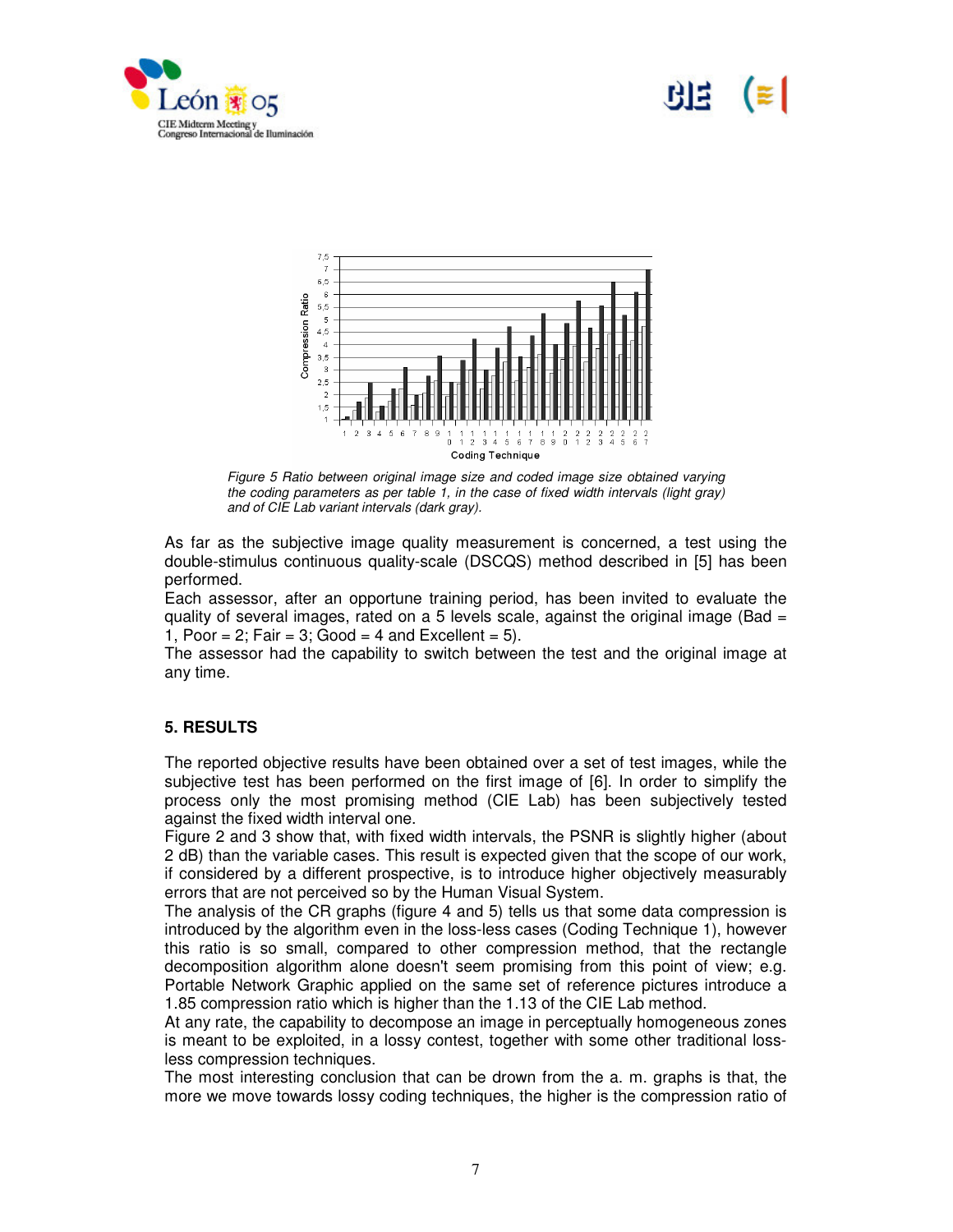



perceptually variable methods (most noticeably the CIE Lab one), with respect to the one of fixed width intervals methods.

To have a better understanding of the performance of the proposed methods it is necessary to proceed along two paths:

- 1) Subjective test.
- 2) Have a "fair" comparison in which each CIE Lab image is compared with a fixed width image having the same compression ratio or PSNR.

Figure 6 shows the results of the perceptive test in which are compared the vote given to images, obtained with different techniques of table 1, selected in order to have the same compression ratio and coded with the two methods (fixed width intervals and CIE Lab transform).

Figure 7 shows the results of the test in which are compared the votes obtained by images having the same PSNR.

From a general point of view the CIE Lab methods doesn't perform significantly better than the traditional one with high quality images.

Moving towards the images of poorer quality the opposite is true, with some outstanding cases where the compression ratio is about  $2 - 2.3$  (figure 6) and where the PSNR is around  $28.5 - 29.5$  dB (figure 7)

We need to understand if these results are repeatable. Considering that this method does not seem fit for high quality application, such as personal computer LCD or CRT monitors, we can concentrate on the 28.62 dB case of figure 7 that corresponds to coding technique 9 for CIE Lab and 23 for RGB. These characteristics are typical of the range of quality of devices, that are having a huge growth in these years (PDA, smartphones, picture viewing on home TV set, ...) and that are characterized by low resolution screens and low mass memory amount.

From an objective point of view, the results are confirmed by the analysis of aggregated data reported in figure 3 and 5 for the a.m. techniques

From a visual inspection point of view, instead, we detect a small problem in the high light color backgrounds of some images and this is probably due to the CIE Lab transformation. However we think that this could be easily corrected, at no extra cost for the coded image size, just adding, in the decoding phase, some filtering to smooth the artefacts visible on these backgrounds.

### **6. CONCLUSIONS**

In this paper we tested a general purpose algorithm for images compression. The main characteristics of this algorithm are:

- it does not rely on DCT or other transforms;
- it divides the image into small homogeneous rectangular zones;
- it is scalable from loss-less to lossy;
- it is possible to adapt it according to the HVS perceptive characteristics;
- it is possible to identify coding techniques that are perceptually optimal given a certain presenting device.

From a compression ratio point of view, this algorithm alone is not satisfactory for high quality images, because there are too many small rectangles and, particularly for lossless coding, there is almost no compression at all  $(CR = 1.13)$ .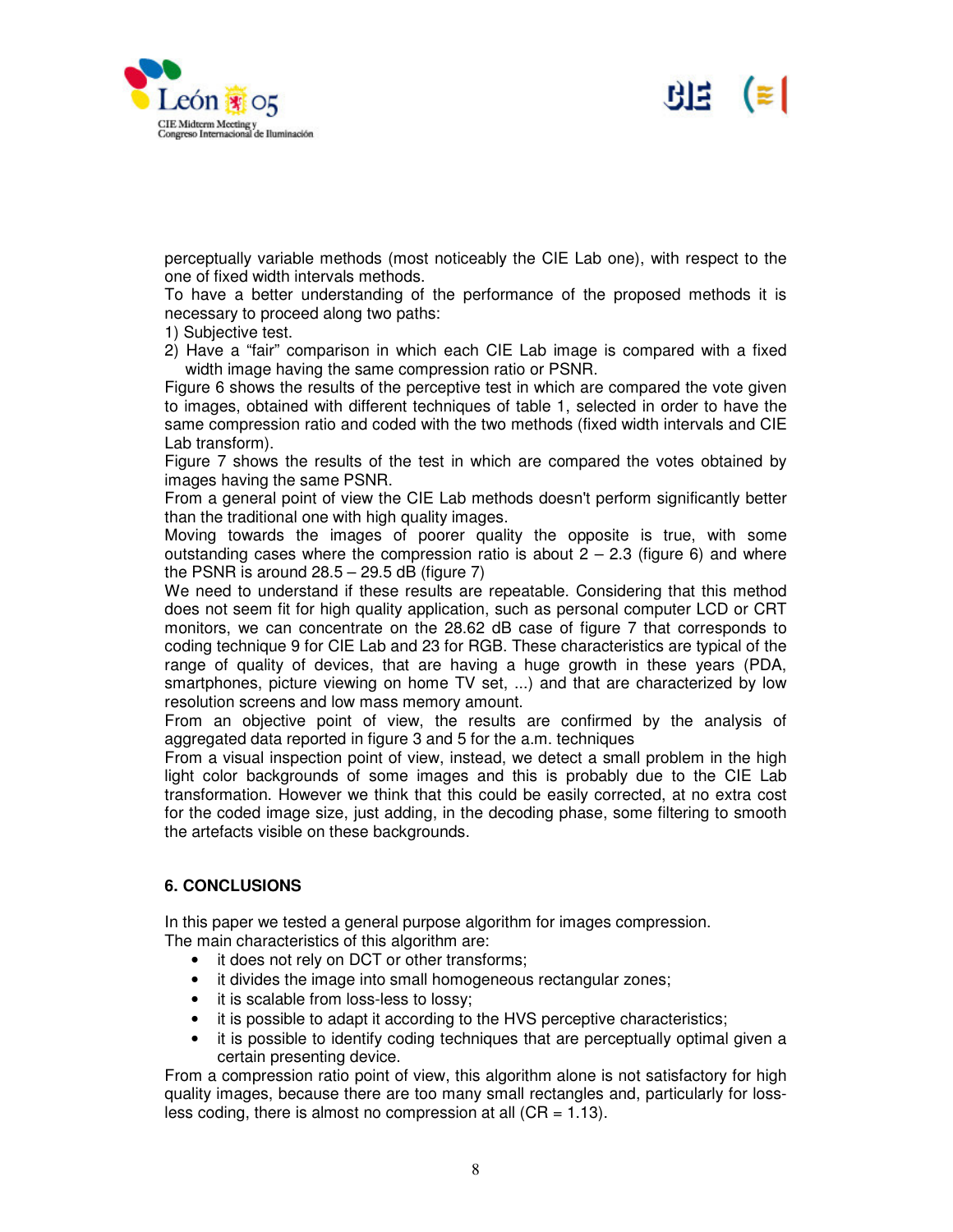



However, using CIE Lab transform to code an image provides some more interesting results, as it is possible to identify cases in which it performs much better with respect to comparable non perceptual algorithms

The next steps into this work consist in:

- identify a traditional loss-less algorithm that performs well on the CIE Lab coded image;
- apply some filtering of the high light backgrounds in the decoding phase;
- extend the algorithm in the video compression research field in order to build parallelepipeds over a Group Of Pictures. The base of each parallelepiped will be one of the rectangles found with the 2D algorithm while the height will represent the number of frames in which the base is identifiable with a given amount of uncertainty.







*Figure 7: results of the perceptive test comparing images obtained with different coding methods and having similar PSNR. Legend: light gray – Fixed width intervals dark gray – CIE Lab perceptually variant intervals.*